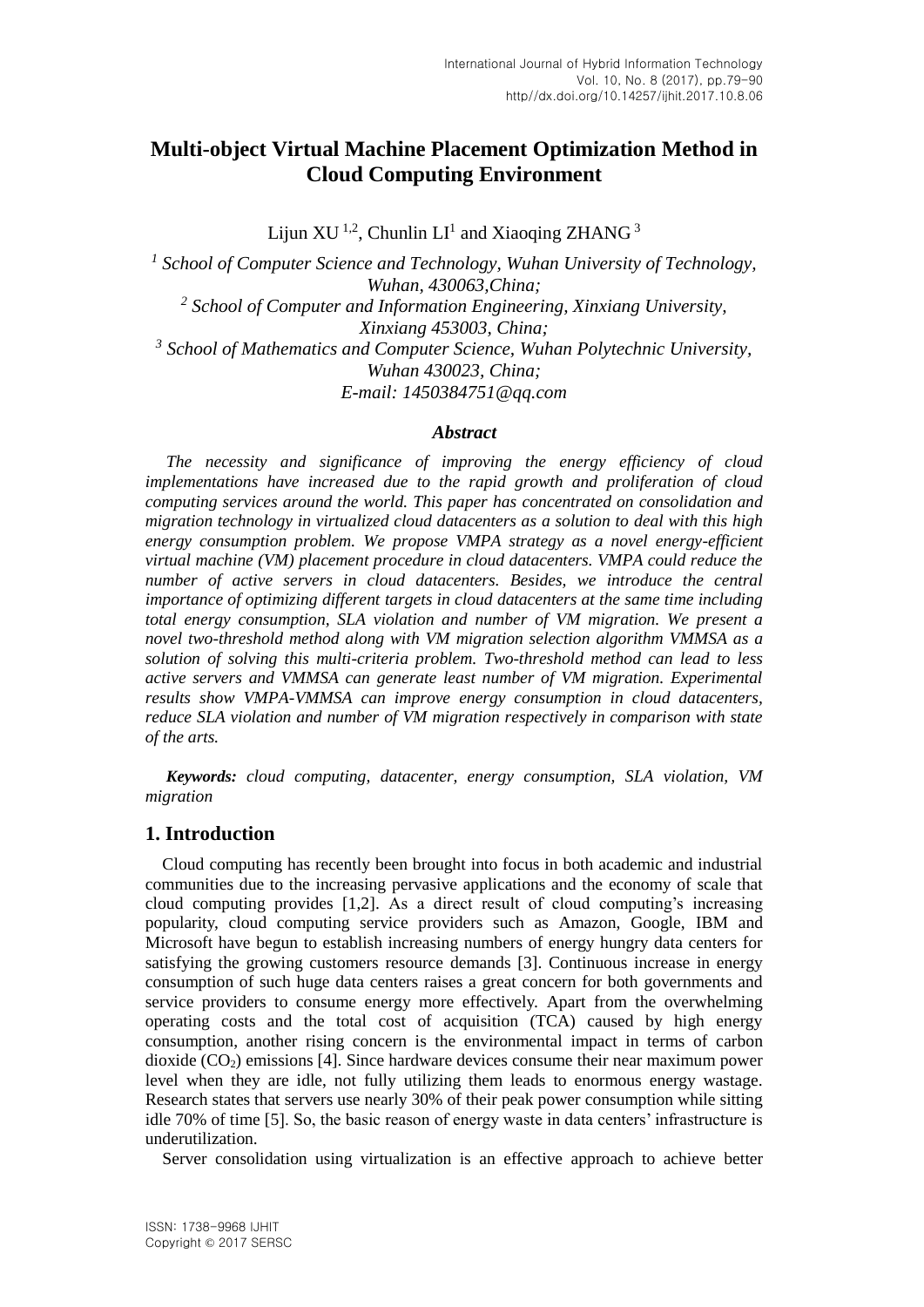energy efficiency of cloud data center. The reason is that at times of low load, VMs are consolidated on a limited subset of the available physical resources, so that the remaining (idle) computing nodes can be switched to low power consumption modes or turned off.

In related works, for optimizing VM placement, ref.[6] has investigated power management techniques in the context of large-scale virtualized systems for the first time. In addition to the hardware scaling and VMs consolidation, they have proposed a new power management method for virtualized systems. In [7], the live migration of VMs is defined as an optimization problem. The optimization objective is to minimize the energy consumption of physical hosts in clouds. But, the above works do not consider the performance and SLA violation from the view of user's applications. Ref.[8] has proposed efficient consolidation algorithms which can reduce energy consumption and at the same time the SLA violations in some cases. They have introduced an efficient SLA-aware resource allocation algorithm that considers the trade-off between energy consumption and performance. Their allocation algorithm takes into account both host utilization and correlation between the resources of a VM with the VMs present on the host. Ref.[9] has investigated the problem of power and performance-efficient resource management in virtualized data center environments. The goal of this paper is to maximize the resource provider's revenue by minimizing power consumption and SLA violation simultaneously. Ref.[10] has improved Bin-Packing algorithm considering a threshold to avoid inopportune VM migration. To this end, if the sum of VMs of a server goes below this threshold value, the VMs of this server are migrated to other servers with enough resources to turn off this server. This approach does not consider the cost of frequently swapping and VMs migration.

Obviously, the VM placement problem in cloud computing environment mainly involves only a single or two targets optimization at present [6-10]. For example, the physical host used is least, or minimizing SLA violations and guaranteeing QoS performance of applications, or reducing the total energy consumption of data center and VM migration number. However, these optimized targets may be in conflict with each other. In order to reduce the number of hosts used, the VMs need to be deployed reasonably to less hosts in bin-packing mode. But this needs multiple VMs migrations to achieve. To reduce SLA violation, VMs have to be consolidated and migrated in many times, which can turn on more hosts. Meanwhile, the energy consumption is associated with the specific resource utilization of physical hosts, so the least used hosts can not always bring the minimum energy consumption. Different from the current works, which mainly focus on the optimization of a single or two objects, our work would consider the energy consumption of physical servers in clouds, SLA violation and the number of VM migration at the same time.

## **2. Model of VM Placement and Power**

Figure 1 gives the framework of energy-efficient virtual machines placement in cloud datacenter in our paper. Under the framework, we can design energy-efficient VMs palcement strategy to allocate VMs to physical servers. The framework consists of two main modules:

- 1. VMs analysis module. This module determines the requested MIPS and memory of each VM arrived and VMs running on the system in each time interval based on the number of VM requests from the users calculated by the front-end server.
- 2. VM placement strategy module. This module deals with two parameters: 1) the resource demands calculated by the VMs analysis module; 2) the current status (turned on/off) of cloud datacenter equipment and available resources of each turned on server.

The second module tries to find the minimum number of servers and racks required to fulfill the resource demands by VMs and manage to power on the minimum number of switches and cooling devices.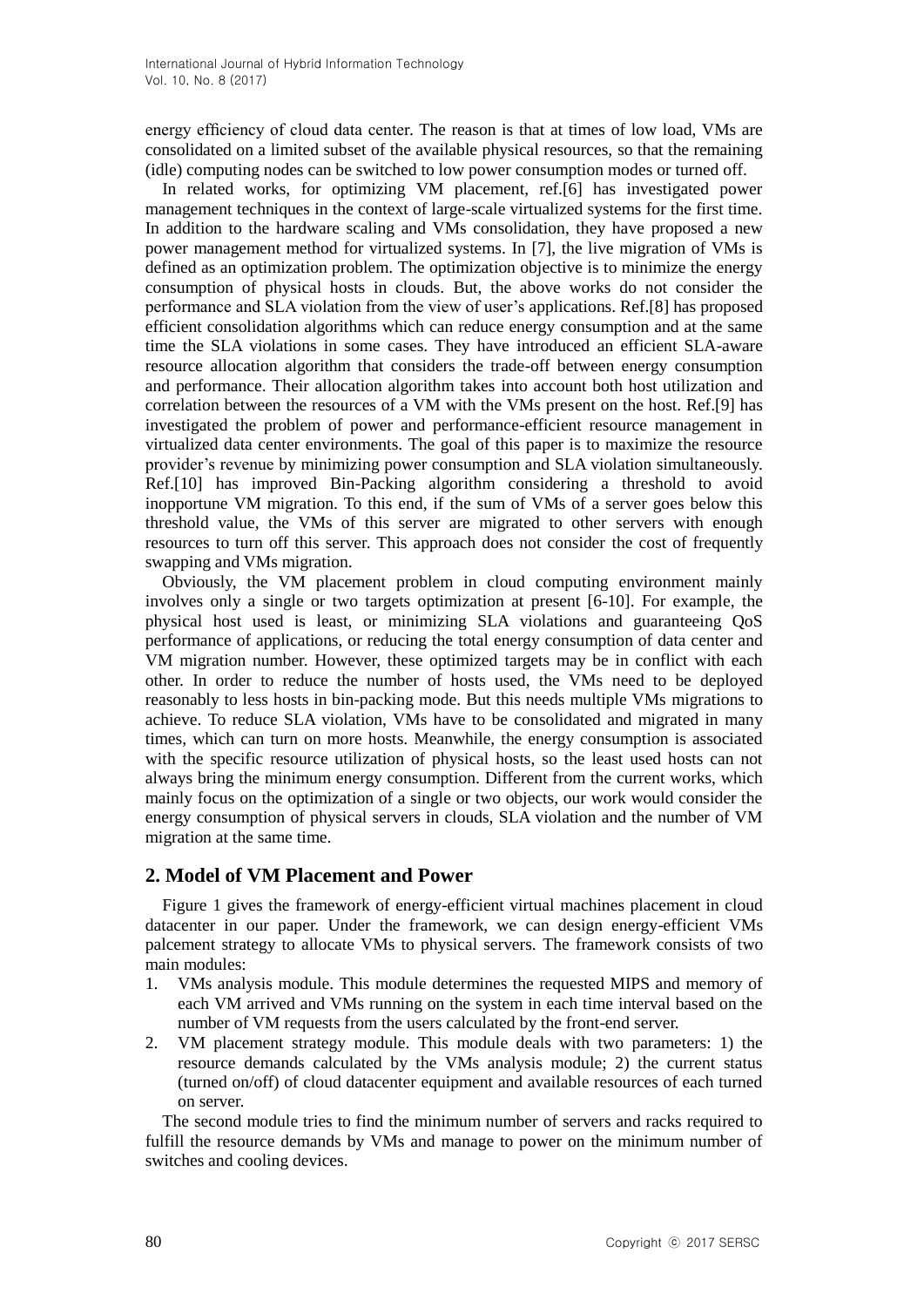

**Figure 1. Model of Energy-efficient Virtual Machines Placement in Cloud Datacenter**

Power consumption by computing nodes in cloud data centers is mainly determined by CPU, memory, disk storage and network interfaces. Comparing with other cloud system resources, the CPU consumes the main part of energy. Hence, we will focus on the power consumption of CPU and the power management in this paper. The CPU utilization is often proportional to the overall system load, for simplifying the model, a linear power-to-frequency relationship for a computing node in cloud data centers is applied.

The studies show that an idle server consumes approximately 70% of the power consumed by the server running at the full CPU speed on average, which justifies the technique of switching idle servers to the sleep mode to reduce the total power consumption. We apply the following the power model in this paper,<br>  $P(u) = k \times P_{\text{max}} + (1 - k) \times P_{\text{max}} \times u$  (1)

$$
P(u) = k \times P_{\text{max}} + (1 - k) \times P_{\text{max}} \times u \tag{1}
$$

Where  $P_{\text{max}}$  is the maximum power consumed when the server is fully utilized,  $k$  is the fraction of power consumed by the idle server and  $u$  is the CPU utilization. We can set different  $P_{\text{max}}$  according to the type of physical server in our simulation experiments.

In a general way, due to the variability of the workload, the CPU utilization may change over time. Therefore, the CPU utilization *u* is a function of time and is represented as  $u(t)$ . Then, the total energy consumption of a physical node  $E$  can be defined as an integral of the power consumption function over a period of time, as the following equation.

$$
E = \int_{t_0}^{t_1} P(u(t))dt
$$
 (2)

## **3. SLA Violation Metric**

QoS requirements are commonly formalized in the formof SLAs, which can be determined in terms of such characteristics as minimum throughput or maximum response time delivered by the deployed system. As these characteristics can vary for different applications, it is necessary to define a workload independent metric that can be used to evaluate the SLA delivered to any VM deployed in an IaaS such as OTF (Overload Time Fraction) metric. In this study, we use the SLA Violation (SLAV) metric which is composed of multiplication of two metrics: the SLA violation time per active host (SLATAH) and performance degradation due to migration (PDM).<br>  $SLAV = SLATAH \times PDM$  (3)

$$
SLAV = SLATAH \times PDM
$$
\n(3)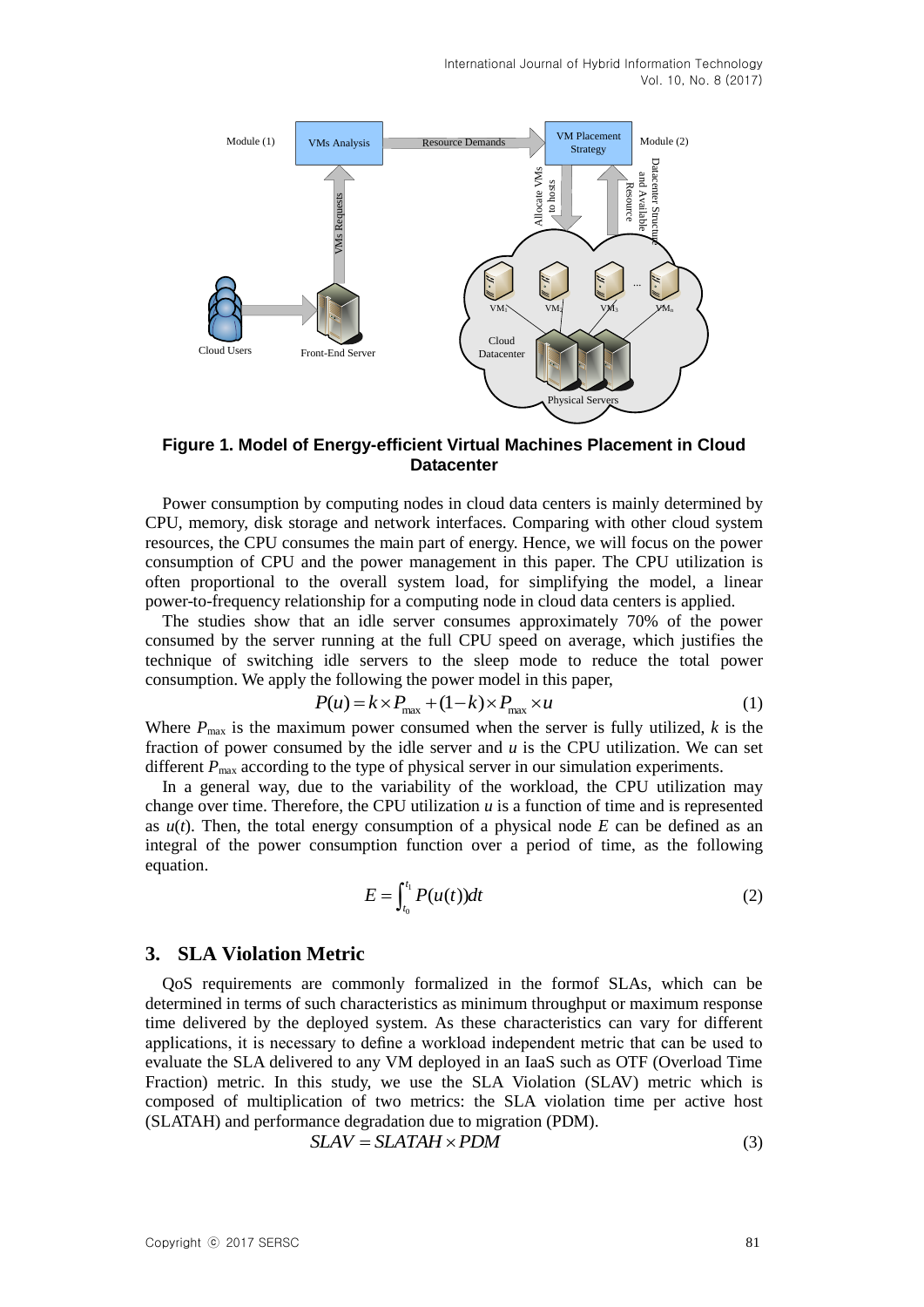$$
SLATAH = \frac{1}{N} \sum_{i=1}^{N} \frac{T_{S_i}}{T_{a_i}}
$$
(4)

$$
PDM = \frac{1}{M} \sum_{j=1}^{M} \frac{C_{d_j}}{C_{r_i}}
$$
 (5)

where  $T_{si}$  is the total time during which the host *i* has experienced the utilization of 100%; *Tai* is the total time during which the host *i* has been in the active state; *N* is the number of PMs;  $C_{dj}$  is the estimate of the performance degradation of the VM *j* caused by migrations which is estimated as 10% of the average CPU utilization in MIPS during all migrations of the VMj; *Crj* is the total CPU capacity requested by the VM *j* during its lifetime; and *M* is the number of VMs.

## **4. VM Placement Strategy**

VM consolidation technology in clouds has become a key meaning to reduce energy consumption. The prior works use maximum CPU load of each VM as the criteria to sort and consolidate VMs. But, due to the metric changes with the computing power of the physical processor core, this method could lead to high energy consumption in cloud datacenter. The follows we will use a numerical example to illustrate the effect of this problem.

It is assumed that a cloud resource provider has three physical servers, named S1, S2 and S3. Each server has one CPU core with performance equivalent to 1000 Million Instructions Per Second (MIPS). There are five VMs, called VM1, VM2, VM3, VM4 and VM5, which have with the maximum performance of 250MIPS, 500MIPS, 1000MIPS, 750MIPS and 500MIPS respectively. Then, it is assumed that all physical servers are initially idel and the first incoming user's requirements need 100MIPS, 200MIPS, 600MIPS, 300MIPS and 200MIPS of each VM to run. If the method based on the static maximum CPU load of VM is employed to consolidate VMs, the allocation results is showed in Figure 2.

Therefore, it uses three physical servers with actual utilization of 40%, 40% and 60% respectively.

We design an assignment based on request to consolidate VMs based on the actural MIPS each VM is requested to serve. Then the final assignment result is showed in Figure 3. Hence, this assignment only employs two physical servers with actual utilization of 70% each.



**Figure 2. VM Placement based on CPU Load**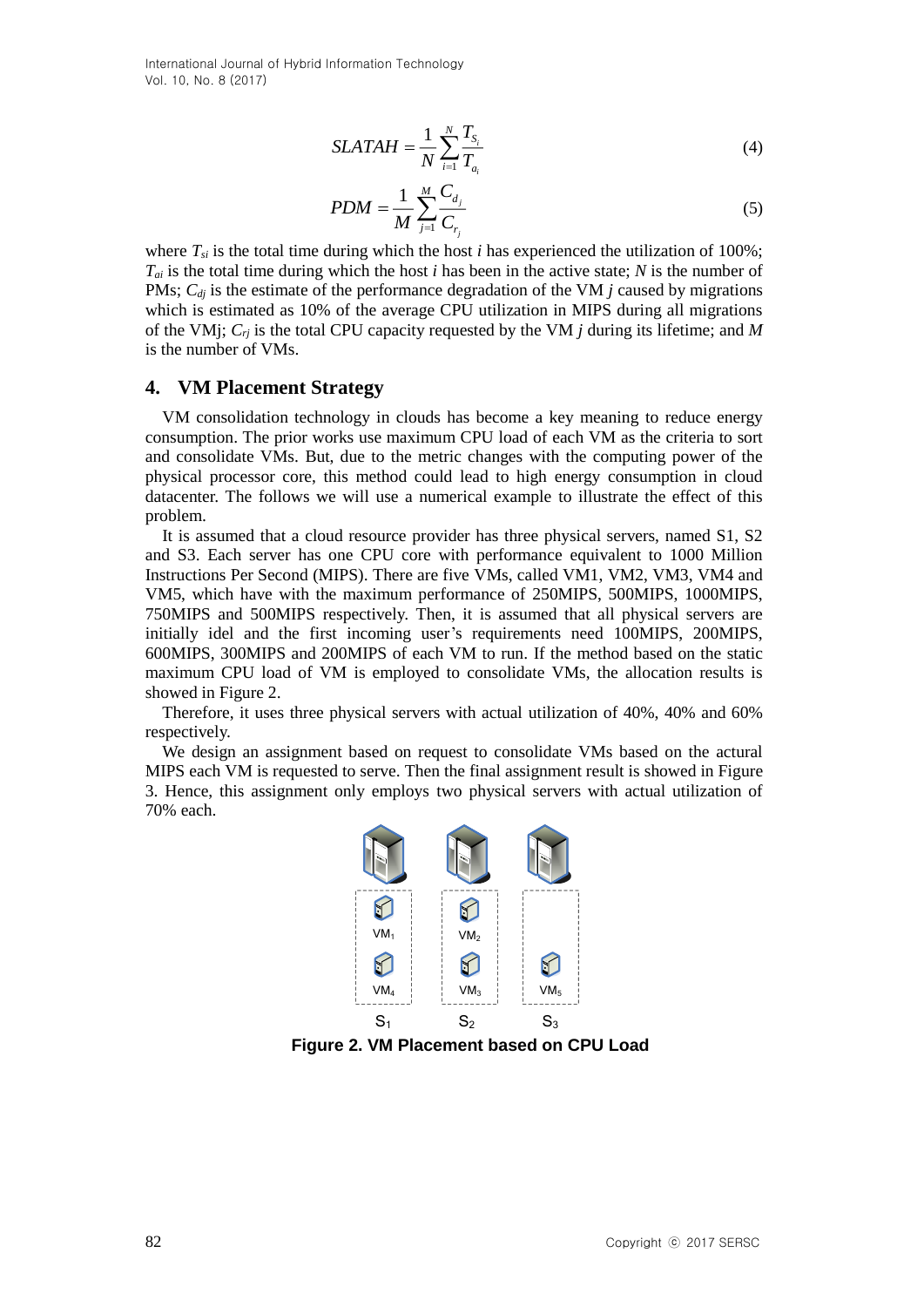

**Figure 3. VM Placement based on Request**

For reducing energy consumption in cloud datacneter, a VMs placement heuristic based on power-aware (VMPA) is presented to solve the placement of virtual machines. In VMPA, we first sort the VMs in decreasing order of their dynamic requested MIPS. After sorting VMs, we try to find the best server for each VM that provides the least increase of the power consumption caused by the placement. The algorithm takes full advantage of the nodes heterogeneity by selecting the most power-efficient ones first. In this step, we first find the best server among all non-underutilized and non-empty servers, if no server can be found for assigning the VM, the algorithm tries to find the best server among all underutilized servers. Finally, if it could not find among all on servers, the algorithm turns on a server from the empty-servers list to place VM on it. The pseudo-code of VMPA is showed in **Algorithm 1**.

The complexity of VMPA is  $O(n \times m)$ , where *n* is the number of physical servers that have to be deployed and *m* is the number of physical servers in cloud datacenter.

#### **Algotihm 1**: VMPA

- 1. Input: ServerList  $H = \{h_1, h_2, ..., h_n\}$ , VMList  $V = \{v_1, v_2, ..., v_m\}$
- 2. Output: Solution of VMs placement
- 3. Initialize EmptyServerList *E*, UnderutilizedServerList *U*
- 4. SortVMsInDecreasingMIPS
- 5. For  $v_i$  in  $V$
- 6. Initialize  $P_{min} \leftarrow MAX$
- 7. Initialize *HV*←NULL
- 8. For  $h_i$  in  $H$
- 9. If *h<sup>j</sup>* has no placed VMs 10. EmptyServerList *E*←*h<sup>j</sup>*
- 11. Else if  $h_i$  is an underutilized server 12. UnderutilizedServerList *U*←*h<sup>j</sup>* 13. Else if  $h_i$  has enough resources

| 14. | $P(u)=k\times P_{max}+(1-k)\times P_{max}\times u$ |
|-----|----------------------------------------------------|
| 15. | If $P < P_{min}$                                   |
|     |                                                    |

- 16. *HV*← $h_i$ 17.  $P_{min} \leftarrow P$
- 18. If *HV*=NULL
- 19. For  $u_i$  in  $E$
- 20. Return 13-17
- 21. If HV=NULL
- 22. For  $e_i$  in  $E$
- 23. Return 13-17
- 24. If HV≠NULL
- 25.  $HV \leftarrow HV(v_i)$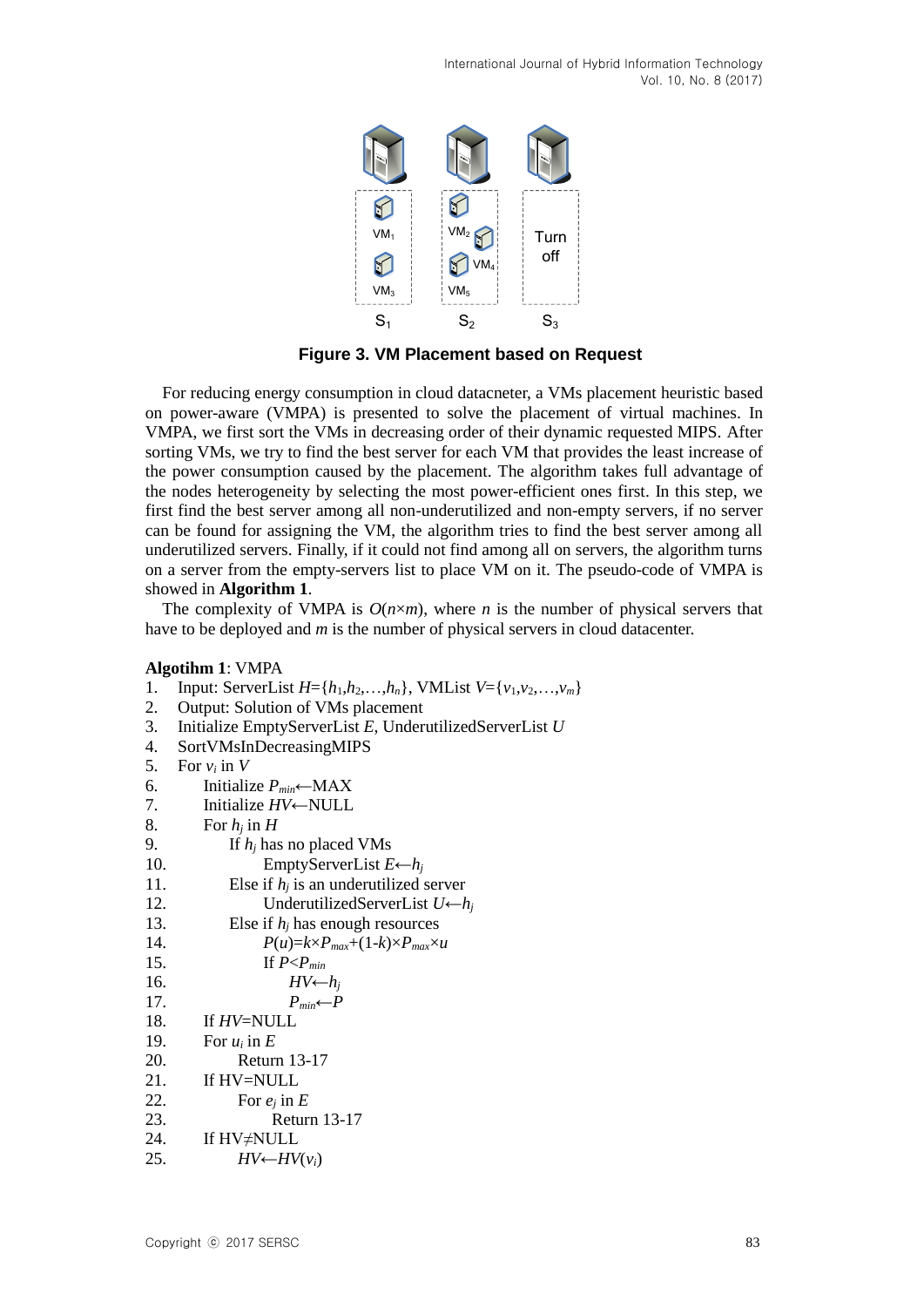- 26. Else
- 27. Return infeasible placement
- 28. Return VMs placement solution

## **5. Selection of VM migration**

For VM migration, we consider two thresholds comprising lower and upper bounds of CPU utilization for servers so that the utilization of CPUs is kept between these thresholds. If the CPU utilization goes below this lower threshold, the server is called underutilized and all VMs have to be migrated from this host, and consequently, the host is switched to sleep mode in order to eliminate the idle power consumption. If the utilization exceeds the upper threshold, the server is called overloaded and some VMs have to be migrated from the host to reduce the utilization. This latter move leaves some headroom in the servers so that temporary spikes in the CPU usage of VMs can be accommodated without SLA violation. Two-threshold method is showed in Figure 4 and Figure 5.



**Figure 4. Upper Threshold for Overloaded Server**



**Figure 5. Lower Threshold for Underutilized Server**

For choosing the best VM to migrate from an overloaded host, we present a VM migration selection algorithm called as VMMSA, which could gain minimum nuber of VMs migration. In VMMSA, two conditions are considered: first, the VMs which have utilization higher than the difference between the host utilization and the upper threshold are chosen; second, if a VM needs to be migrated from the host, we choose the VM that leaves the highest utilization (although below the upper threshold) on the host server. The algorithm continues until the utilization of the host becomes less than the upper utilization threshold. This policy leads to the minimum number of VMs migration in order to reduce the migration overhead.

Let  $V_i$  be a set of virtual machines currently allocated to the node *j*,  $Q(V_i)$  is the power set of  $V_i$  (include null set and all subset of universal set). The set  $R$  of migrated virtual machines searched by VMMSA satisfies,

Minimize:

 $|R|$ 

Subject to: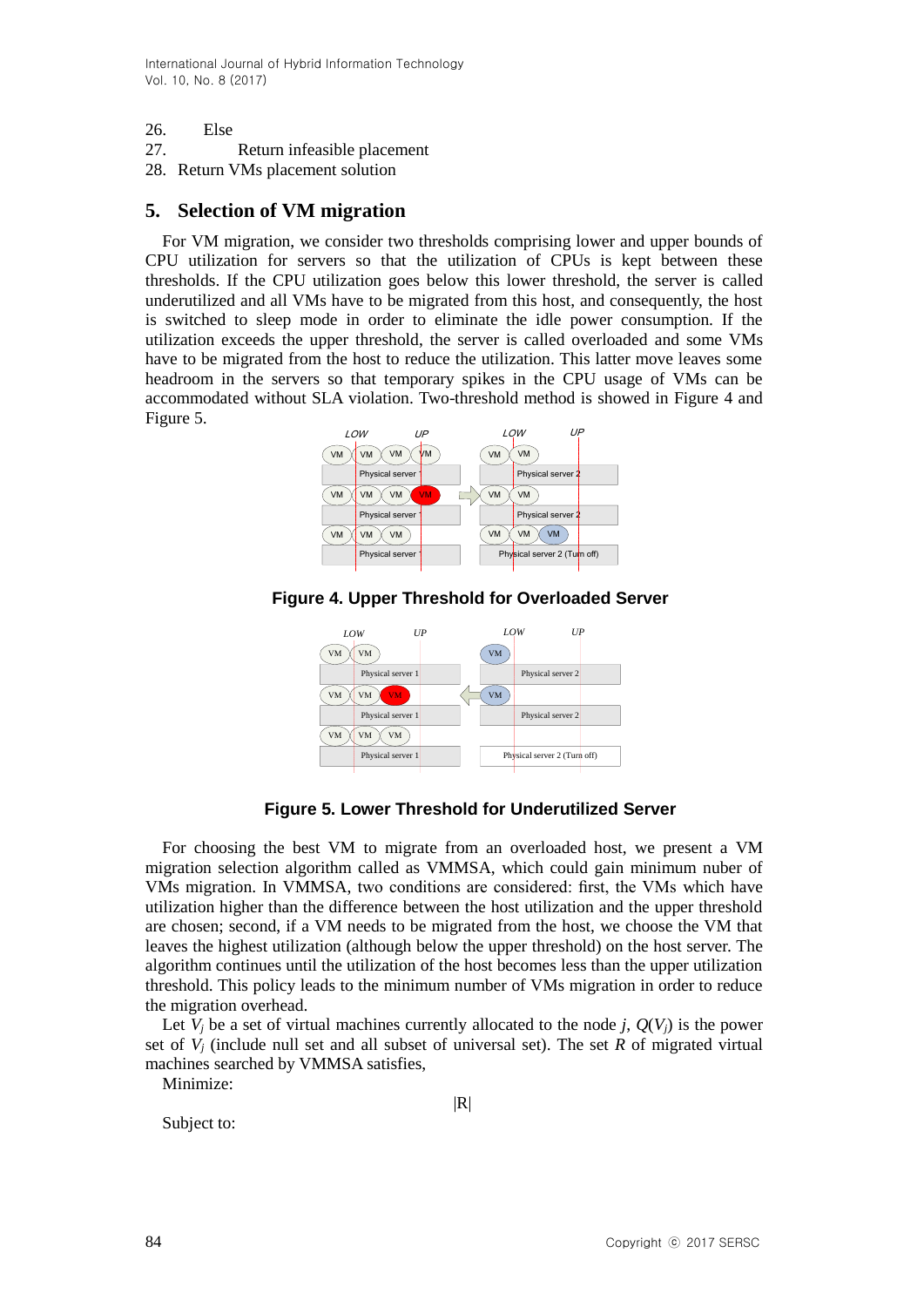$$
s.t. \begin{cases} R \in Q(V_j) \\ u_j - \sum_{v \in R} u_a(v) < T_u \\ Q(V_j) = \{ U \mid U \subseteq V_j \} \end{cases}
$$

Where,  $u_i$  is the current CPU utilization of the node *i*,  $u_a(v)$  is the fraction of the CPU utilization allocated to the virtual machine *v*. The pseudo-code of VMMSA is showed in **Algorithm 2**.

## **Algorithm 2**: VMMSA

- 1. Input: ServerList  $H = \{h_1, h_2, ..., h_n\}$
- 2. Output: MigratedVMList *M*
- 3. For  $h_i$  in  $H$
- 4. Receive VMList deployed on *h<sup>j</sup>*
- 5. VMListSortDecreasingCpuUtilization
- 6. Receive *R\_Cpu* in *h<sup>j</sup>*
- 7. Initialize *Ratio*←MAX
- 8. While *R\_Cpu*>*Upper*
- 9. For  $v_m$  in VMList
- 10. If *VM.cpu*>*R\_Cpu*-*Upper* 11. *r*←*VM.cpu*-(*R\_CPU*-*Upper*) 12. if *r*<*Ratio* 13. Ratio←*r*<br>14. *RestVM*←  $BestVM \leftarrow v_m$ 15. Else if *Ratio*==MAX 16. *BestVM*← $v_m$ 17. Break 18. Update *R\_cpu*=*R\_cpu*-*BestVM.cpu* 19.  $M \leftarrow \nu_m$ 20. Delete BestVM from VMList
- 21. If *R\_Cpu*<*Lower*
- 22. *M* ← all VMs on  $h_i$
- 23. Return *M*

## **6. Flow and Complexity of our Algorithm**

In our algorithm design, we first only deal with the VMs on overloaded physical servers and the newly arrived VMs, and after placing them on physical servers, we relocate VMs from underutilized physical servers to turn them off. Then, we select some appropriate VMs from overloaded servers and consolidate them with newly arrived VMs as inputs for VMs placement algorithm block at the first step. Finally, we find all VMs of underutilized servers to migrate into the best other servers using VM placement algorithm, which would lead to switch idle servers to sleep mode to reduce the total power consumption of cloud datacenter. Figure 6 shows the flow of our algorithm.

About the complexity of our proposed algorithm, it is assumed that N denote the number of all physical servers, *M* denotes the number of VMs deployed on the physical servers, the number of newly arrived VMs is *H*, the number of overloaded servers is *L*, the number of underutilized servers is *K*, the complexity of VMPA is *N× M*, the complexity of VMMSA is *N*. Therefore, the complexity of our algorithm is 2*N*+*H*+*N×* (*M*+*H*)+  $N \times M + K + N \times M$ , that is  $O(3 N \times M + N)$ .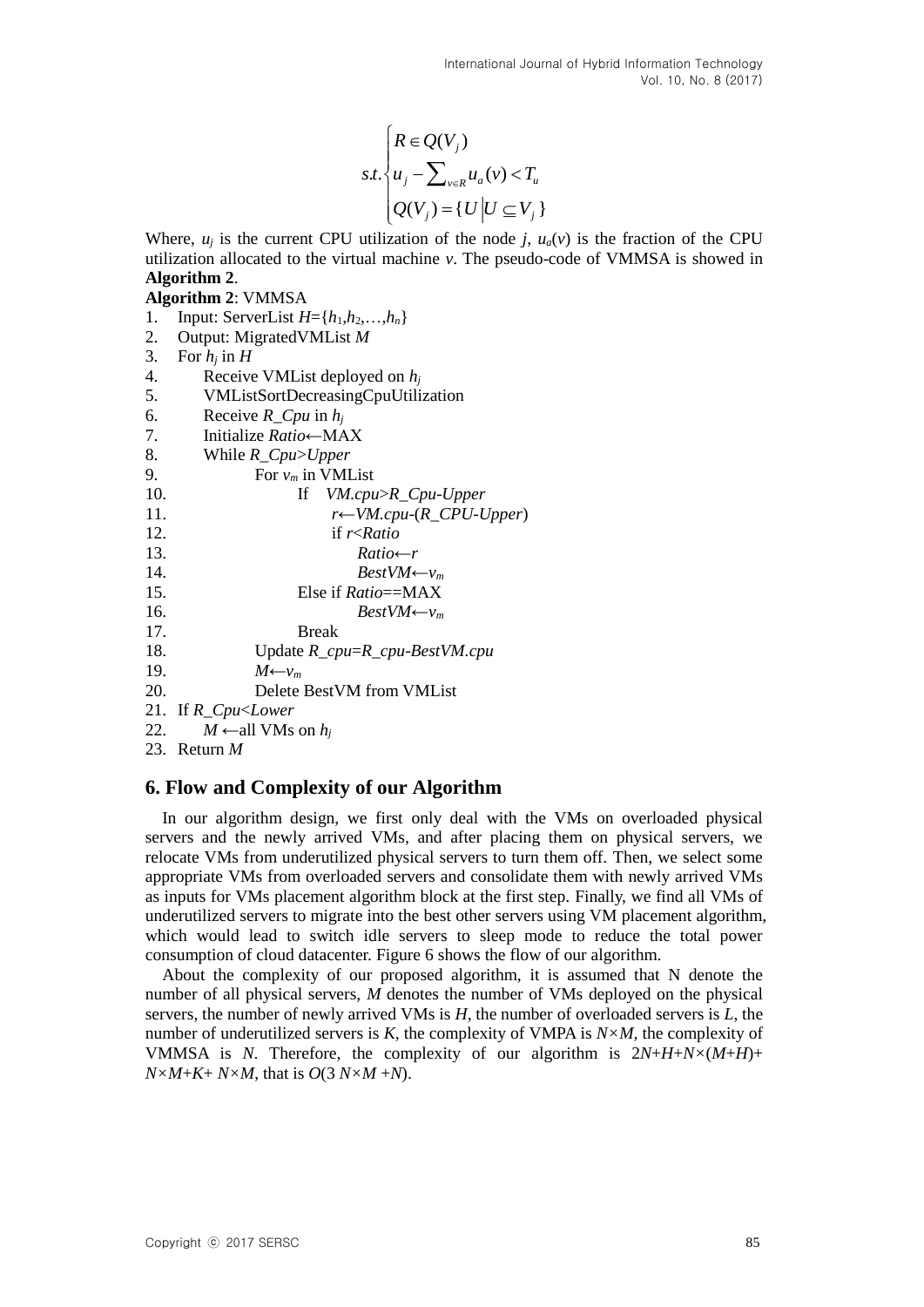

**Figure 6. Flow of our Strategy**

## **7. Simulation Experiments and Analysis**

For evaluating the performance of our proposed algorithm, we will delevop some simulation experiments of employing our VM placement strategy in toolkit CloudSim [11] in this section. The cloud environment includes a data center, which consists of *N* heterogeneous physical nodes. According to different process power of CPU, these physical nodes are divided equally into two types, represented by (1800MIPS, 2600MIPS). Two types of physical nodes both include two process elements (CPU core), 4G RAM and 1GB/s network bandwidth. Each virtual machine requires one CPU core with 2500, 2000, 1500, 500MIPS, 0.8, 1.7, 1.5, 0.6BG of RAM and 100MB of bandwidth. Each virtual machine runs a web-application or any kind of application with variable workload, which is modeled to generate the utilization of CPU according to a uniformly distributed random variable. The application runs for 150000MI that is equal to 10 min of the execution on 250 MIPS CPU with 100% utilization. Initially, all virtual machines are allocated according to the requested characteristics assuming 100% CPU utilization. Four different VM placement strategies are tested in our simulation experiments as below:

STA: Single Threshold Algorithm

DVFS: Dynamic Voltage and Frequency Scaling [12]

MPA: Maximum Power Algorithm

VMPA-VMMSA: Our algorithm proposed in this paper

Experimental results will be showed from the following four metrics:

TEC: Total Energy Consumption

SLAV: SLA Violations

VMMN: VM Migration Number

ANAS: Average Number of Active Servers

And, to evaluate the two-threshold setting policy in VM migration, we have conducted serveral experiments with different values of the two thresholds.

**Experiment 1** we observe the performance of the above four metrics in Figure 7. Figure 8, Figure 9 and Figure 10. Figure 7 shows total energy consumption of four algorithms. MPA consumes most energy due to keep 100% CPU utilization of all physical servers regardless of deploying VMs on servers. DVFS can dynamically adjust the voltage and frequency of CPU according to the CPU utilization for decreasing the power consumption of physical nodes, which coud reduce some energy consumption. STA is based on the idea of setting the upper utilization threshold for servers and placing VMs, while keeping the total utilization of servers below this threshold. However, STA could lead to some underutilized servers that placing less number of VMs. Different from STA, our algorithm VMPA-VMMSA employs two-threshold method including lower and upper threshold for consolidating VMs. When the utilization of the server is lower than the lower threshold, all VMs on the server will be migrated to other servers and the server will be turn off, which could lead to less total energy consumption in cloud datacenter. In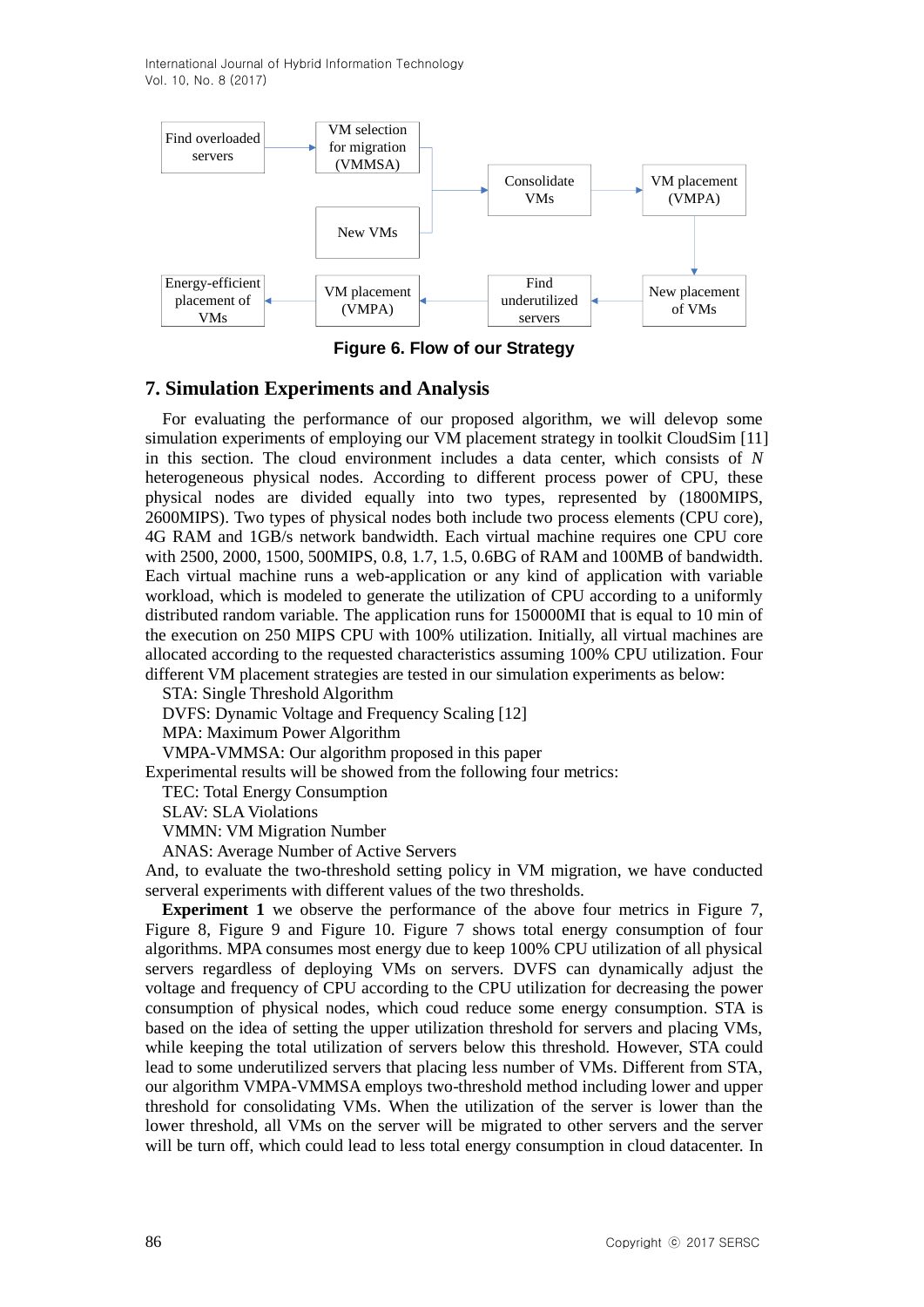Figure 7, DVFS and MPA have less SLA violation since amount of requested resource equals to the amount of allocated resource in two algorithms. VMPA-VMMSA has less SLA violation then STA due to two-threshold method. Since two-threshold method would activate less physical servers, VMPA-VMMSA make most VM migration as showed in Figure 9. Based on similar reasons, our algorithm can use least number of actived physical servers, as showed in Figure 10.











**Figure 9. Number of VM Migration Figure 10. Average Number of** 

# **Active Sservers**

**Experiment 2** we observe the two thresholds impact on the performance of algorithm in Figure 11-Figure 12. As the upper threshold increases, the total energy consumption will reduce since less servers will be activated. And, this will lead to more VMs consolidation and more SLAV, as shwed in Figure 12. The lower threshold impacts on the performance with a smaller degree, but the trend will be same as the upper threshold.

ANAS



**Figure 11. Increasing Lower Threshold Impacts on the Performance**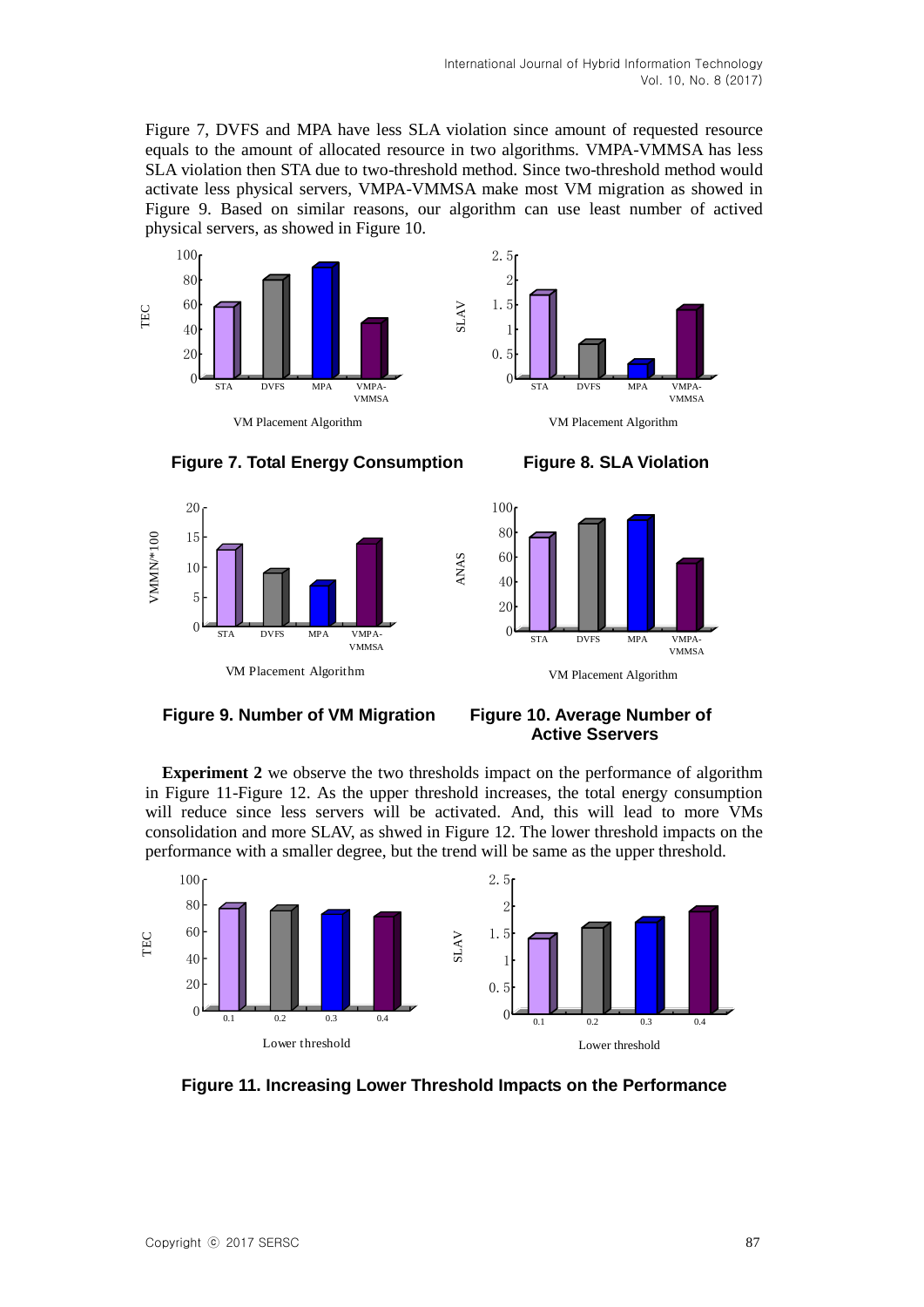

**Figure 12. Increasing Upper Threshold Impacts on the Performance**

**Experiment 3** we compare single threshold with two-threshold method in Figure 13. Because single threshold method only sets the upper threshold to ensure servers not overload, which would lead to some underutilized servers and more energy consumption. Two-threshold can consolidate VMs to less servers via VM migration by setting lower threshold, which reduce the energy consumption. Meanwhile, two-threshold method can more reduce SLA vioaltion than single-threshold method.





**Experiment 4** we observe the interval between lower and upper threshold in two-threshold impacts on the performance of our algorithm. Figure 14 shows that an increase of the lower threshold leads to an increase of SLA violation and a decrease for all intervals. And, for the same lower threshold, the high the upper threshold, the less the energy consumption and the more the SLA violation, this is because the bigger interval between thresholds could consolidate more VMs to less servers via VM migration.

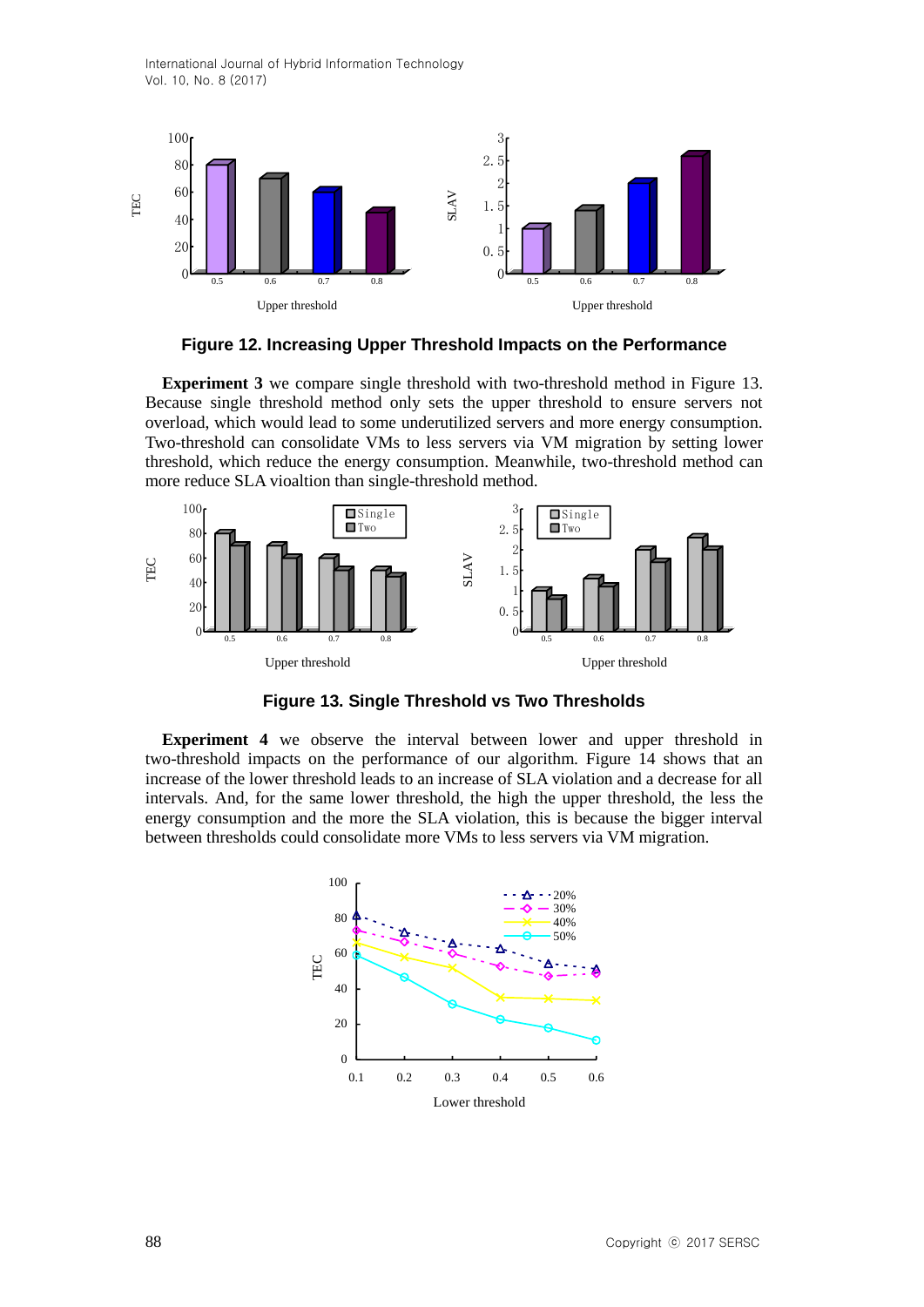

**Figure 14. Interval between Lower and Upper Threshold in Two-threshold Method**

## **8. Conclusion**

Dynamic consolidation of virtual machines using live migration and switching idle nodes to the sleep mode allows cloud resource providers to optimize resource usage and reduce energy consumption. But, the obligation of providing high reliable QoS to users leads to the necessity in dealing with the energy-performance trade-off, because some aggressive consolidation can bring about performance degradation. Aiming at solving this problem, an adaptive VM placement algorithm VMPA-VMMSA is proposed in this paper. The new algorithm can carry out dynamic consolidation and migration of virtual machines and greatly reduce energy consumption, while ensuring a high level of adherence to the SLA and reducing the number of VM migration. The results of simulation experiments show that the algorithm is feasible and efficient.

## **Acknowledgments**

The work was supported by the project of Science and technology research of henan province (152102210202), Institutions of higher learning key research projects in henan province department of education (15A520094), Science and Technology Innovation Fund of Xinxiang University (15ZA03).

## **References**

- [1] M. Cusumano, "Cloud Computing and SaaS as New Computing Platform", Communication of the ACM, vol. 53, no. 4, **(2010)**, pp. 27-29.
- [2] S. S. Manvi, G. K. Shyam, "Resource management for Infrastructure as a Service (IaaS) in cloud computing: a survey", Journal of Network Computer Applications, vol. 41, **(2013)**, pp. 424-440.
- [3] Y. Gao, H. Guan and Z. Qi, "Service Level Agreement Based Energy-efficient Resource Management in Cloud Data Centers", Computer & Electrical Engineering, vol. 40, no. 5, **(2013)**, pp. 1621-1633.
- [4] A. Beloglazov, R. Buyya, Y. C. Lee and A. Zomaya, "A taxonomy and survey of energy-efficient data centers and cloud computing systems", Adv Comput vol. 82, **(2011)**, pp. 47-111.
- [5] D. Kusic, J. O. Kephart and J. E. Hanson, "Power and Performance Management of Virtualized Computing Environments via Lookahead Control", Cluster Computing, vol. 12, no. 1, **(2009)**, pp. 1-15.
- [6] R. Nathuji and K. Schwan, "Virtual Power: Coordinated Power Management in Virtualized Enterprise Systems, ACM SIGOPS Operating Syst Rev, vol. 41, **(2007)**, pp. 265-78.
- [7] W. Xiaorui and W. Yefu, "Coordinating Power Control and Performance Management for Virtualized Server Clusters", IEEE Transactions on Parallel and Distributed Systems, vol. 22, no. 2, **(2010)**, pp. 245-259.
- [8] A. Horri, M. S. Mozafari and G. Dastghaibyfard, "Novel resource allocation algorithms to performance and energy efficiency in cloud computing", Supercomput vol. 69, **(2014)**, pp. 1445-61.
- [9] D. Kusic, J. O. Kephart, J. E. Hanson, N. Kandasamy and G. Jiang, "Power and Performance